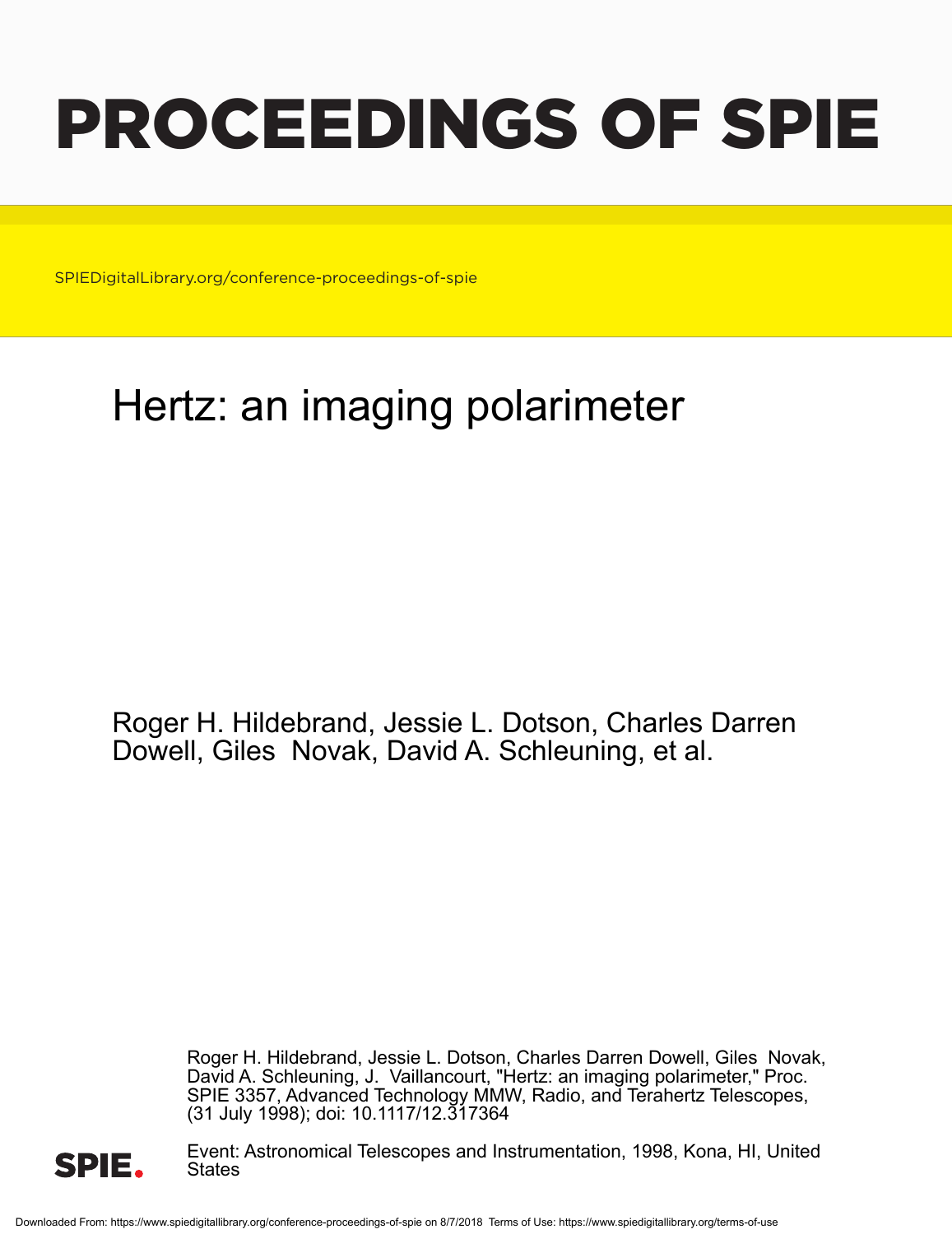### Hertz, an imaging polarimeter

R. H. Hildebrand<sup> $a, b$ </sup>, J. L. Dotson<sup>c</sup>, C. D. Dowell<sup>d</sup>, G. Novak<sup>c</sup>, D. A. Schleuning<sup>a</sup>, and J. Vaillancourt<sup>a</sup>

aEnrico Fermi Institute and Department of Astronomy and Astrophysics The University of Chicago, 5640 S. Ellis Ave., Chicago, IL 60637  $b$ Department of Physics, the University of Chicago 'Department of Physics and Astronomy, Northwestern University, 2131 Sheridan Road, Evanston, IL 60208 <sup>d</sup>Department of Physics, Caltech, Mail Code 320-47, Pasadena, CA 91125

#### ABSTRACT

The University of Chicago polarimeter, Hertz, is designed for observations at the Caltech Submillimeter Observatory in the 350 µm atmospheric window. Initial observations with this instrument, the first array polarimeter for submillimeter observations, have produced over 700 measurements at 30 or better. This paper summarizes the characteristics of the instrument, presents examples of its performance including polarization maps of molecular clouds and regions near the Galactic center, and outlines the opportunities for improvements with emphasis on requirements for mapping widely extended sources.

Keywords: polarimeter, far-infrared, submillimeter, dust emission, magnetic fields, interstellar medium

#### 1. INTRODUCTION

Observations with the far-infrared and submillimeter poharimeters developed at the University of Chicago have shown that the thermal emission from dense interstellar clouds is polarized, typically to a degree of  $\sim 0.5-4\%$ <sup>1</sup>, and that the polarization usually varies smoothly in both angle and degree over the entire mapped area of a molecular cloud. The results have been used to infer the role of magnetic fields in star formation and other astrophysical processes $2-7$ , and to establish properties of interstellar dust grains<sup>8</sup>. Observations at the Caltech Submillimeter Observatory with Hertz, the most recent of these polarimeters, have made it possible to compare data at 350  $\mu$ m with earlier results at 60  $\mu$ m and 100  $\mu$ m obtained on the Kuiper Airborne Observatory with the U of Chicago polarimeter, Stokes<sup>9</sup>. In some cases it is possible to extend the comparisons to longer submillimeter wavelengths and to results in the mid-infrared. These comparisons show that far-infrared/submillimeter polarization spectra can vary considerably from object to object (Fig. 1). Measurements of such spectra are opening up a promising field of investigation.

The initial results of imaging polarimetry and spectropolarimetry have provided a strong incentive for continuing advances in instrumentation over a wide range of wavelengths. Significant improvements in accuracy, area coverage, and spatial resolution should be attainable.

The University of Chicago polarimeters<sup>9-14</sup> have been designed to detect two components of polarization simultaneously. That feature of the design has been essential for the success of the instruments. Because fluctuations in atmospheric transmission affect both components equally, the noise due to the fluctuations is almost entirely removed when taking the difference over the sum of the two polarization signals.

Hertz is the first submillimeter polarimeter to incorporate arrays of detectors: one array for each component. The introduction of arrays has made it necessary to modify the observing and analyzing techniques and to expand the electronics, but these complications have been well rewarded with improvements in the quality and quantity of the data. The instrument itself has been described in earlier reports<sup>13, 14</sup>. In this paper we give a brief review of the specifications and present examples of its current performance. We also discuss opportunities for improvements. In particular we discuss the importance of doing polarimetiy on widely extended objects and the problems that must be solved to gain that capability.

Part of the SPIE Conference on Advanced Technology MMW. Radio, and Terahertz Telescopes 289 Kona, Hawaii · March 1998 SPIE Vol. 3357 · 0277-786X/98/\$10.00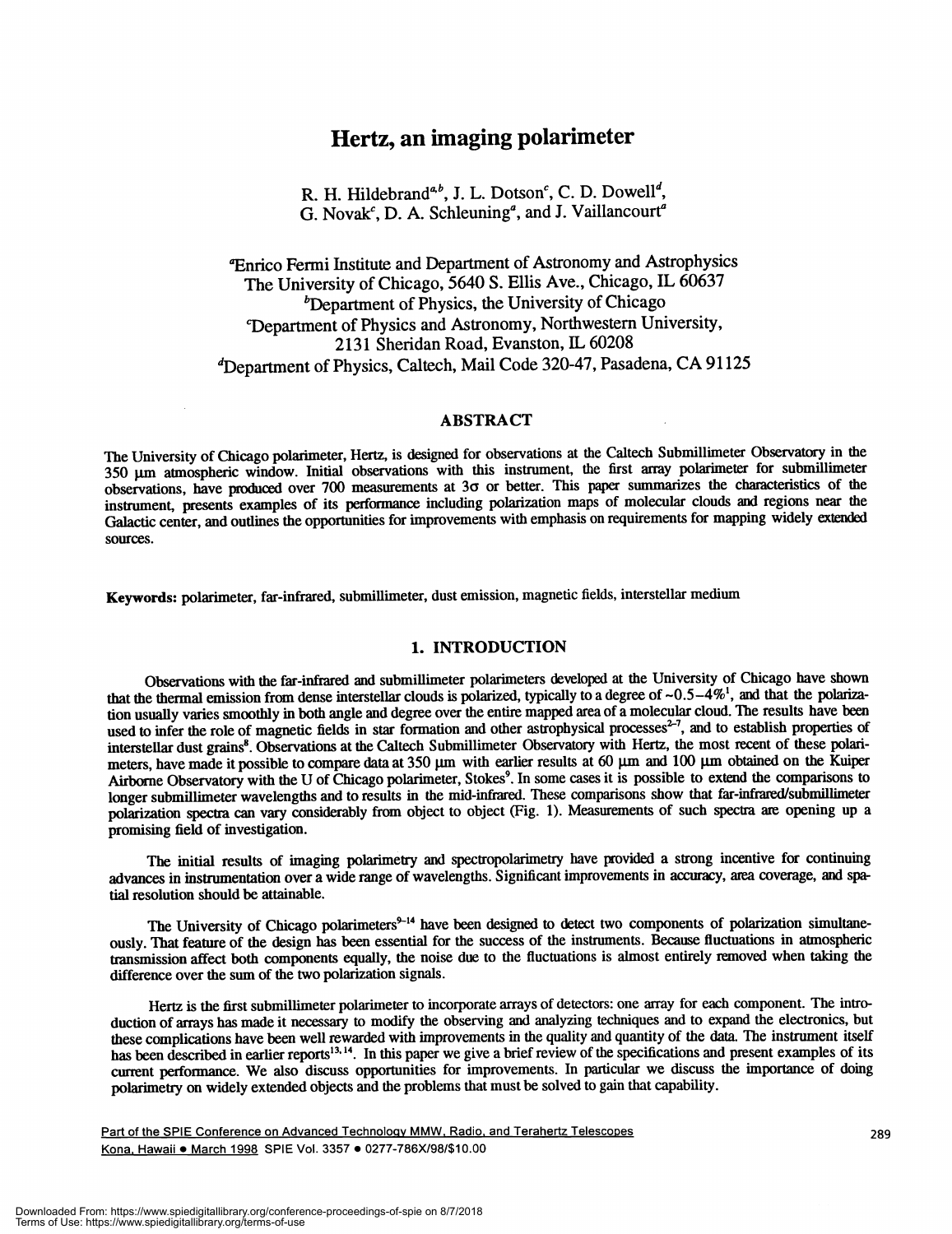#### 2. GENERAL DESCRIPTION

A schematic design of the optics is shown in Figure 2. The optical and perfonnance specification are presented in Table 1. Details have been presented in the papers by Schleuning et al.<sup>13</sup> and Dowell et al.<sup>14</sup>.

| Table 1. Selected Characteristics of the CSO Telescone and Hertz |                                          |                                                                                 |
|------------------------------------------------------------------|------------------------------------------|---------------------------------------------------------------------------------|
| <i>Telescope</i>                                                 |                                          |                                                                                 |
|                                                                  | Diameter                                 | 10.4 meters                                                                     |
|                                                                  | F-ratio at focal plane                   | 4.48                                                                            |
|                                                                  | Plate scale                              | 4.6 arcsec/mm                                                                   |
|                                                                  | Chopping frequency                       | 3 <sub>Hz</sub>                                                                 |
|                                                                  | Chopping amplitude                       | 6 arcmin                                                                        |
| <b>Hertz</b>                                                     |                                          |                                                                                 |
|                                                                  | arrays: layout                           | $6 \times 6$ with corners omitted                                               |
|                                                                  | pixel spacing                            | 17.8 arcsec                                                                     |
|                                                                  | beam diameter                            | 20 arcsec (fwhm)                                                                |
|                                                                  | optics: $\lambda^{-2}$ $A \cdot d\Omega$ | 2.5                                                                             |
|                                                                  | polarization efficiency                  | 95%                                                                             |
|                                                                  | halfwave plate                           | X-cut quartz, 3.6 mm thick                                                      |
| NEFD at $\tau = 0.05$ (225 Ghz)                                  |                                          | $3-4$ Jy/ $\sqrt{Hz}$ [ $\tau(350 \,\mu m) \approx 25 \tau(225 \,\text{Ghz})$ ] |





Fig 1 First far-infrared/submillimeter polarization spectra: results for the cloud cores KL and KHW in Orion, and M (Main) and N (North) in Sgr B2 (Data from ref's 3 and 4)

Fig 2 Schematic diagram of the optics for Hertz. The detector arrays are cooled to 300 mK; all other optical elements are cooled to 4K. A field lens at the focal plane of the telescope reimages the primary onto the pupil lens. The halfwave plate  $(HWP)$  is turned about its axis in  $30^{\circ}$  steps. The HWP, spectral filter, and pupil lens are near an image of the primary. A wire grid reflects one component of polarization onto the Rarray, and transmits the other component to the T-array. The array lenses direct the beam from each Winston collector onto the pupil. [Figure from Schleuning et al.<sup>13</sup> Copyright 1997, Astronomical Society of the Pacific; reproduced with permission]

Downloaded From: https://www.spiedigitallibrary.org/conference-proceedings-of-spie on 8/7/2018 Terms of Use: https://www.spiedigitallibrary.org/terms-of-use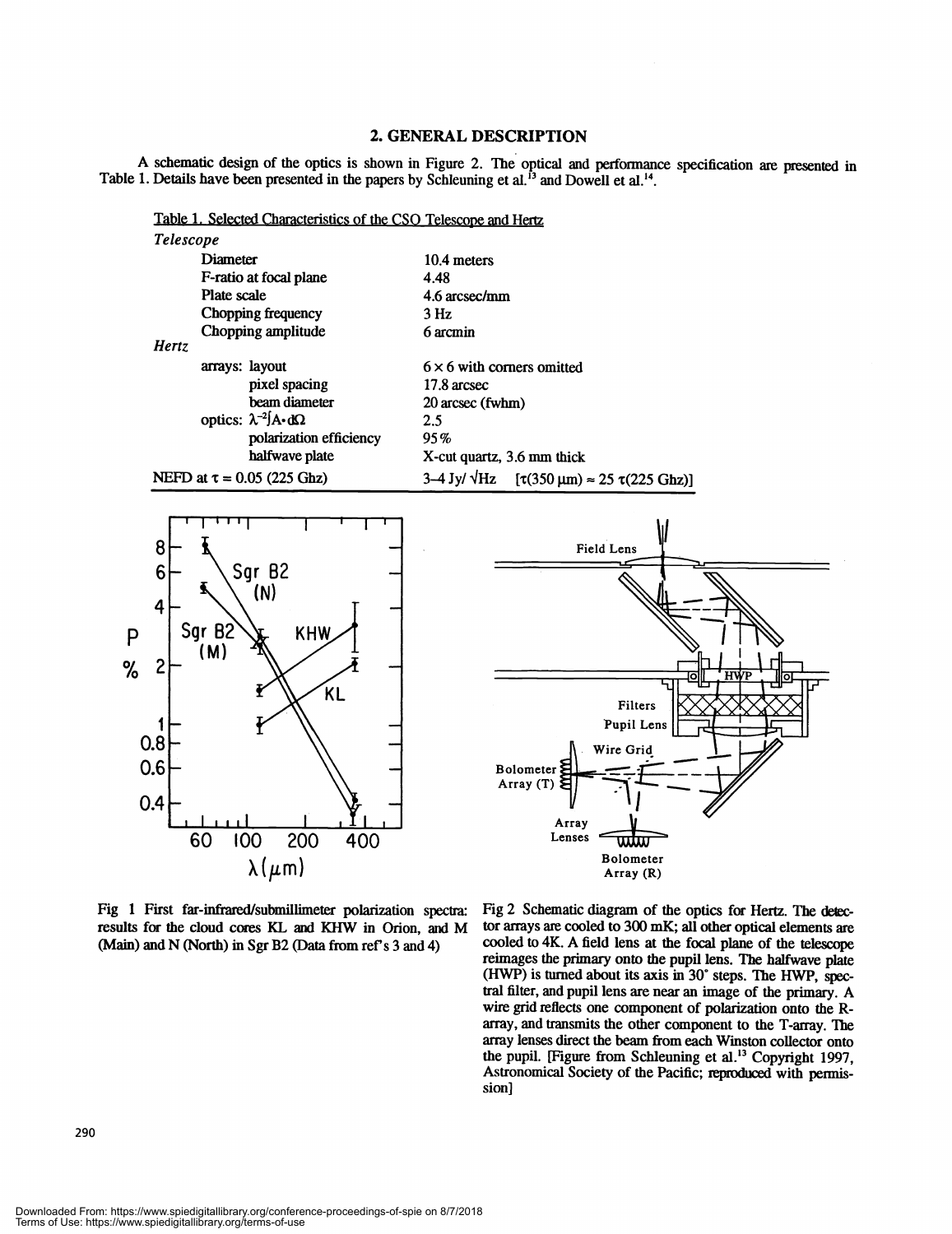The halfwave plate, spectral filters, and re-imaging lens are placed as near as possible to an image of the primary so that inhomogeneities will not mimic the effect of polarized signals<sup>15</sup>. The detectors are arranged in 32-pixel arrays. The beam size, as determined from observation of planets, is 20 arcsec (fwhm). This represents a compromize between signal and resolution. The footprint of the array on the sky is approximately  $2 \times 2$  arcmin.

At the focal plane, the radiation is concentrated into cylindrical detector cavities by Winston collectors. These collectors are the same ones formerly used in the airborne polarimeter, Stokes<sup>9</sup>, at 60 µm and 100 µm. They are undersized for 350 µm observations and may be responsible for a significant loss of throughput (albeit at a savings in dollars) when installed in Hertz. (Current quantum efficiency is 3.4%.)

The basic operation is standard photometric measurements with chopping  $(\sim 3$  Hz) and beam switching  $(\sim 0.1$  Hz) at each of six 30° steps of the halfwave plate. This set of operations takes about  $\bar{5}$  minutes. The whole instrument is rotated to keep the image of the source in a fixed orientation on the arrays. In order to solve for the instrument polarization, the telescope polarization, and the source polarization one follows a sequence of operations described by Platt et al.<sup>9</sup> involving 90° rotations of the insirument and diplacements of the image by one or two pixels along the rows and columns of the anays.

#### 3. IMAGING POLARIMETRY

In Figures 3–5 we show examples of imaging polarimetry with Hertz. Most of the observations have been of the central regions of bright Galactic clouds. But as is evident from the map of the Galactic center, shown in Figure 5, it is feasible even with our present detector arrays to map relatively faint regions at relatively large air mass.

The importance of low systematic errors, now <0.2%, is illustrated in Figure 6, a histogram of the degrees of polarization measured in 12 Galactic clouds. Although the histogram shows only a distribution for the particular regions we have selected for our observations it represents the best guide we can provide for judging the precision required for submillimeter polarimetry.



Fig 3 Examples of mapping polarimetry with Hertz. The vectors, all  $\geq 3\sigma$ , show the degree and direction of the polarization (E-vectors) of the emitted radiation. The flux density contours are derived from the same data by adding the signals for the two components of polarization. The Orion map is from Schleuning et al's.

#### 4. FUTURE UPGRADES

Although Hertz has been productive, its perfonnance is still far below what could be achieved. The most obvious improvement is to replace the current bolometer arrays with state-of-the-art arrays such as those being developed fir photometers at the CSO, the LMT, and SOFIA. We call attention to the papers at this conference by Moseley<sup>17</sup> and  $M$ auskopf $18$  on the development of new-technology arrays.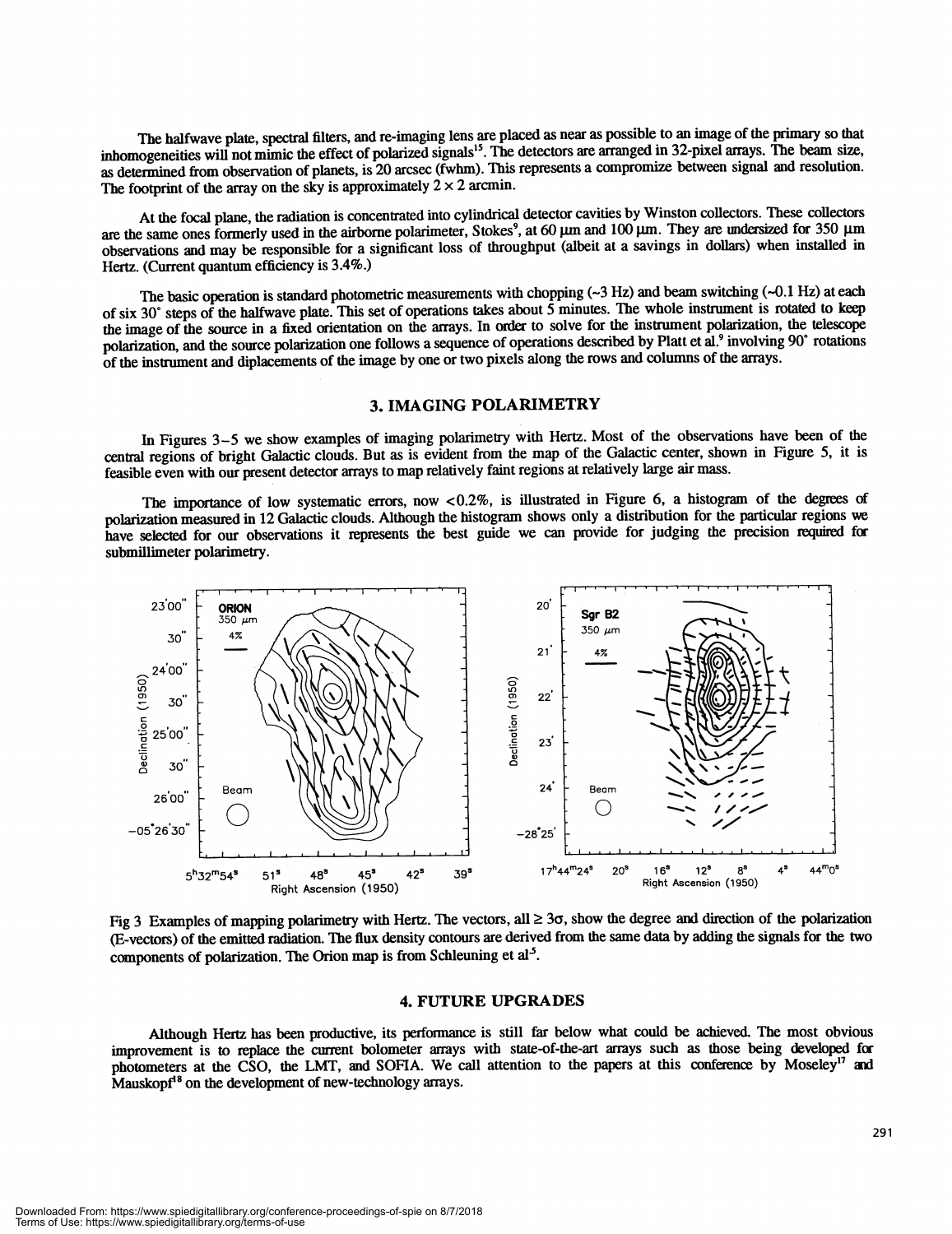

Fig 4 More examples of mapping polarimetry with Hertz. Vectors and contours as described in Fig 3.



Fig 5 More examples of polarization mapping with Hertz. In this figure, unlike Figures 3 and 4, the vectors have been rotated 90° to show the inferred direction of the magnetic field (i.e. B-vectors). Again, all vectors are of  $\geq 3$   $\sigma$  significance. Open circles (Galactic center map) denote upper limits below 1% (nominal value + 2 x nominal error < 1%). The flux density contours in the map of DR21 are derived from the polarization data as in the maps of Figures 3 and 4. In the map of the Galactic center, by Novak et al.<sup>20</sup>, the flux density contours are from the 800  $\mu$ m map of Dent et al.<sup>16</sup>.

Downloaded From: https://www.spiedigitallibrary.org/conference-proceedings-of-spie on 8/7/2018 Terms of Use: https://www.spiedigitallibrary.org/terms-of-use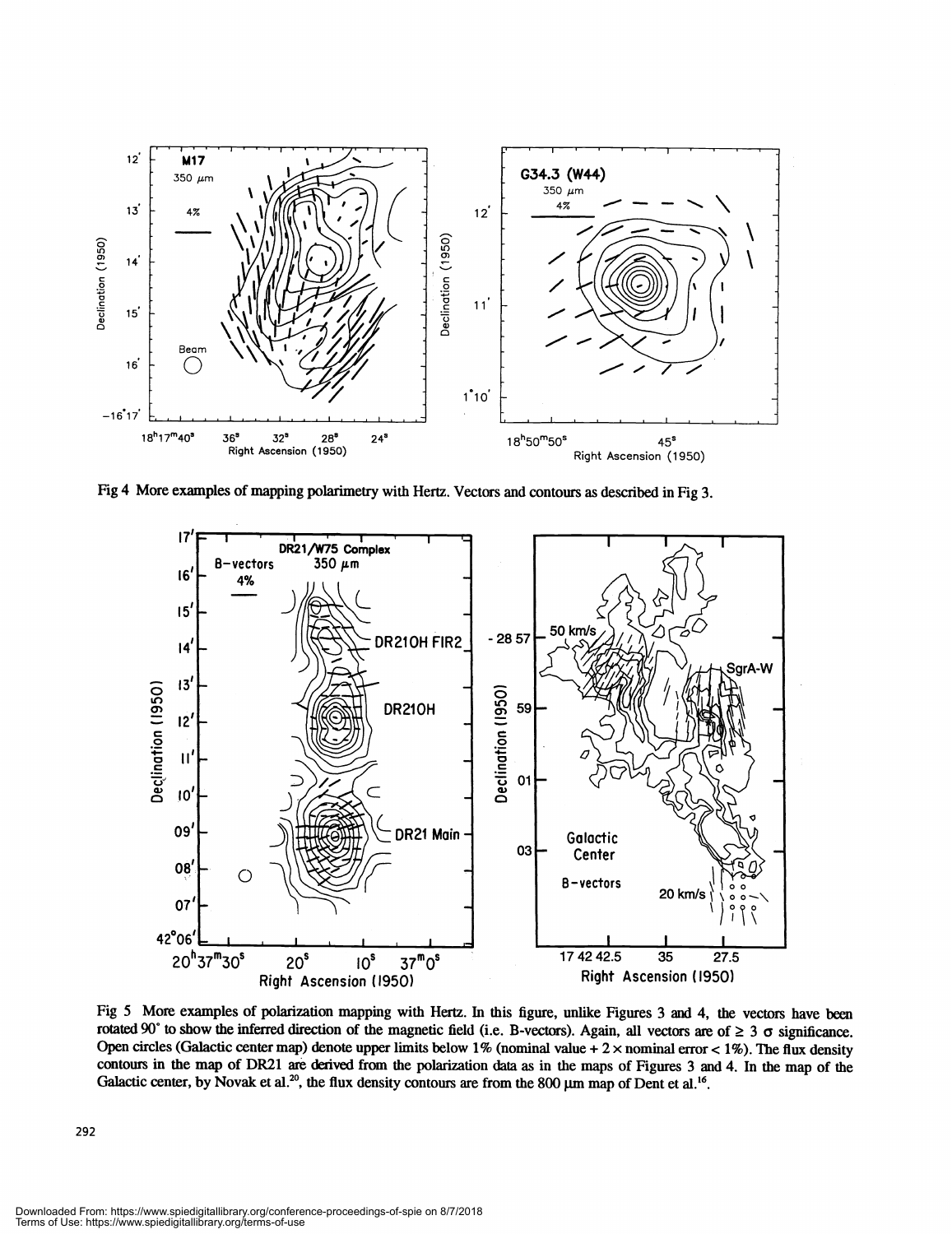Fig 6 Distribution in degrees of polarization at 350 µm for a sample of 1144 measurements including points with low signal to noise. The median polarization is 1.0%. The median statistical error is 0.3%. The systematic error is <0.2%.



By incorporating modern arrays it should become feasible to reduce the beam size of Hertz on the CSO from 20 arcsec to <10 arcsec while achieving improved signal to noise on faint objects. Because of the rigid construction of the new arrays, one can greatly reduce or eliminate troubles with microphonics — thus far a serious problem. And because the detector surfaces fill a large fraction of the area of the arrays one can avoid losses associated with diffracüon-limited Winston collectors.

We devote the following separate section to another improvement that is less obvious and relatively undocumented: instrumentation and techniques especially for extended objects.

#### 5. INSTRUMENTATION FOR POLARIMETRY OF EXTENDED SOURCES

We have shown that the far-infrared/submillimeter polarization spectrum near intensity peaks is often strongly influenced by optical depth effects (see refs 3 and 5 and notice the relatively low polarization at several intensity peaks in Figures 3, 4, and 5). To investigate the polarization spectrum in regions free of those effects and to determine the magnetic structure of entire clouds one must have a capability for accurate polarimetry over broad fields of view. But as one moves to fainter regions in extended sources, one must deal increasingly with the problem of unknown polarization in the reference beams. To determine the polarization at a point of interest, a "source point", one must know not only the flux density but also the degree and position angle of the polarization in the reference beams.

If photometric mapping shows that the flux density at the reference points is low enough, say, less than 10% of that at the source point, then, assuming a limiting range in the degree and angle of the polarization in the reference beams, one can often make an adequate estimate of the uncertainty in the polarization at the source point. A pmcedure for such estimates has been presented by Novak et al.<sup>4</sup> and by Schleuning et al.<sup>5</sup> But that procedure becomes less and less satisfactory as one moves to points where the source flux diminishes with respect to the reference flux.

A larger throw for the chopping secondary is, of course, an appealing concept but it is a concept with its own limitations. The CSO chopper, built by the University of Chicago, provides a relatively large (6 arcmin) throw. Nevertheless there are many cases where the reference beam problem is the limiting factor in mapping extended sources. We consider two aspects of the problem: first, how to analyze the data, and second how to minimize the errors.

#### 5.1 Analysis

Where the chopper throw is sufficient to move the whole array off of a small source onto open sky one can analyze the data according to well documented procedures<sup>9</sup>. Where that is not possible the underlying procedure is the same. In either case a single measurement gives the difference in the Stokes parameters between a "source point" and reference points. The only difference is that on the extended source one must not assume that the Stokes parameters at the reference points are negligible. By making a series of measurements moving entirely across the source from open sky on one side to open sky on the other side one can measure a series of differences from which one can reconstruct the Stokes parameters,  $Q$  and  $U$ , and hence the polarization at each measured point. One reconstructs the  $Q$ 's and  $U$ 's separately using the same procedure as is used for flux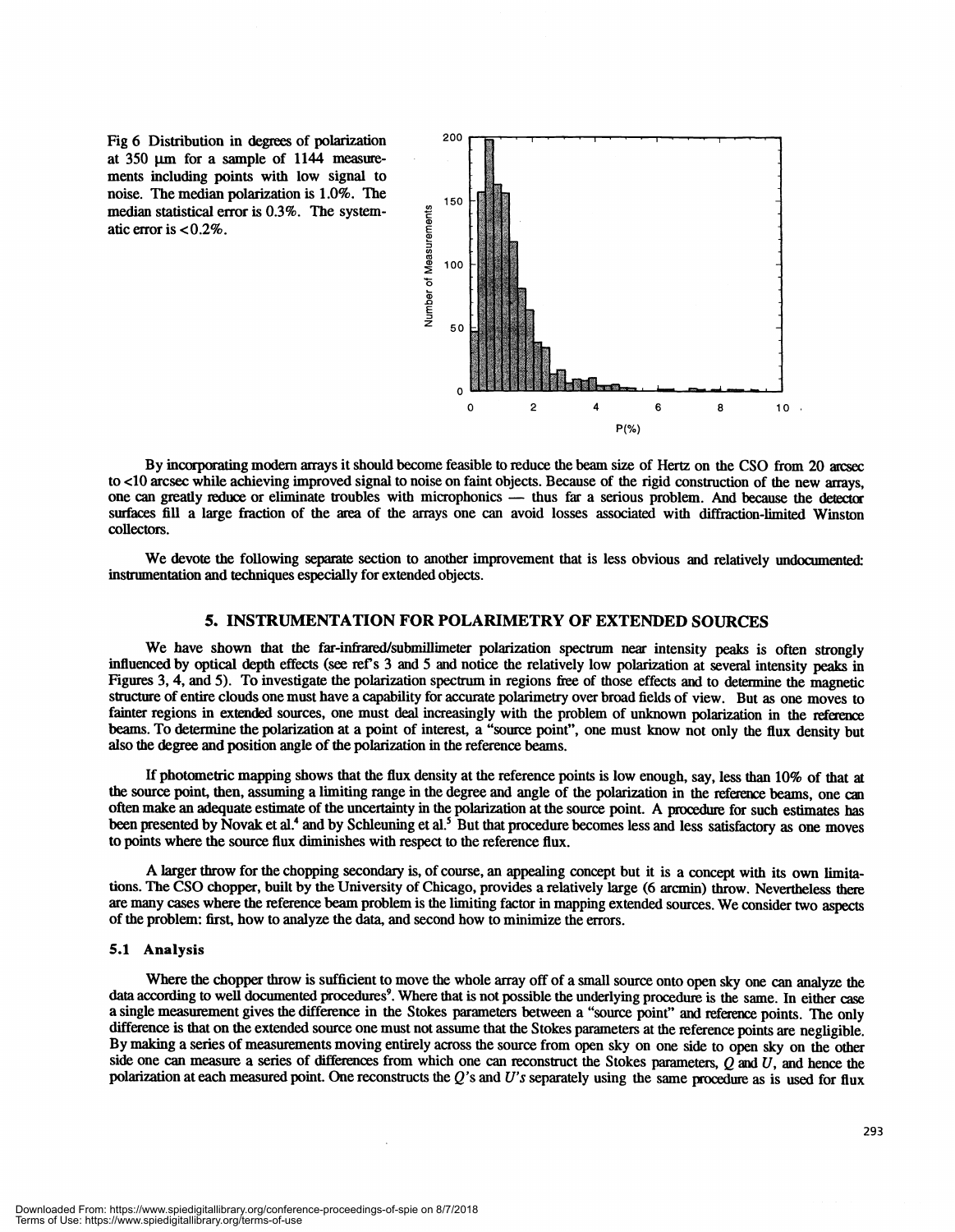densities (the  $\Gamma$ s). The reconstruction is carried out for each position on the sky. If necessary the process can be repeated from a new starting point until there are no gaps in the sky coverage.

#### 5.2 Minimizing Errors

There are two sources of error that are encountered only in the case of extended sources. Each can be reduced by proper observing strategy.

The first is simply that errors accumulate as one derives parameters from differences in a series of measurements. It is therefore desireable to minimize the number of terms in the series. That is, one should use a large chopper throw and the chopping direction should be adjustable so that one can chop and step along the shortest dimension of the source. For exampie in the map of DR21 shown in Figure 5 it is clear that one should chop approximately in right ascension. For a similar ridge-like object oriented in an east-west direction one should chop approximately in declination

The second source of error has to do with the contrasting effects of atmospheric fluctuations on two components of the polarized flux reaching the detectors: first the component from the source as attenuated by the atmosphere and modified by the instrumental polarization; and second, the component emitted by the atmosphere and polarized by the same instrumental effects (the "polarized background flux"). The observations must be done in such a way as to remove the effect of the latter from the total polarized flux, leaving only the polarized signal from the source. That is usually accomplished to a satisfactory degree by chopping. If the polarized background flux were constant there would be no problem in polarimetric mapping of extended sources. One could, for example, first point at a fixed source position (without chopping) while modulating the total signal by rotating a halfwave plate. One would then move the telescope to a point entirely off of the source and again rotate the halfwave plate to determine the polarized background component.

But the background flux is not constant; it fluctuates over a wide range of time scales.. As the source flux is *reduced* by an increase in attenuation, the background flux and with it the polarized background flux will tend to *increase*. Moreover the background flux is generally much greater than the source flux. Even if the instrumental polarization is lower than the source polarization the polarized flux of the background may be much greater than the polarized flux one wishes to measure. One can take steps to minimize the problem but those who have successfully applied this technique have pointed out its limitations'9.

There are several possible combinations of halfwave plate rotation, chopping, nodding and changes in telescope pointing, but any that involve moving the telescope or waiting for the earth to turn by more than the chopper throw will be slow compared to the characteristic frequency, V (a few Hz), of atmospheric fluctuations. Whatever combination is used it must include chopping, prefereably at  $\geq 3$  Hz.

The sequence of chopping, nodding, and stepping the halfwave plate described in  $\S2$  is satisfactory in principle but it is not the most efficient scheme. Integration time is lost while the halfwave plate is being moved and for a short period thereafter while waiting for the microphonics induced by the move to subside. In airborne astronomy with Stokes the integration efficiency was approximately 50%. With Hertz on the CSO the overall efficiency is about the same but a greater fraction of the loss is due to the time to nod the telescope.

To recover the time lost to stepping and to gain flexibility in the technique of making scans of extended objects it is desirable to pursue the following objectives:

- 1) Minimize vibrations associated with rotation of the haliwave plate and install detectors that are inherently resistant to vibrations so as to avoid micophonic noise.
- 2) Minimize all components of the instrumental polarization to assure manageable offsets and to avoid any modulation of the signal by inhomogeneities in the optical elements.
- 3) Provide a means to synchronize the rotation with the chopping and data aquisition.
- 4) Provide a signal processor that can properly analyze the waveform.

It is not yet clear whether the modulation due to the halfwave plate rotation should be faster or slower than the chopping frequency. If the choice is to go faster, the waveform would be approximately as shown schematically in Figure 7.

#### 6. CONCLUSION

The polarimeter, Hertz, in its current configuration has the capability to measure scores of points in scores of sources. Improvements under consideration include replacing the current 32 pixel arrays with new-technology arrays with more pixels (—150) and much improved sensitivity; and introducing modifications of the mechanical, electronic, and analysis systems to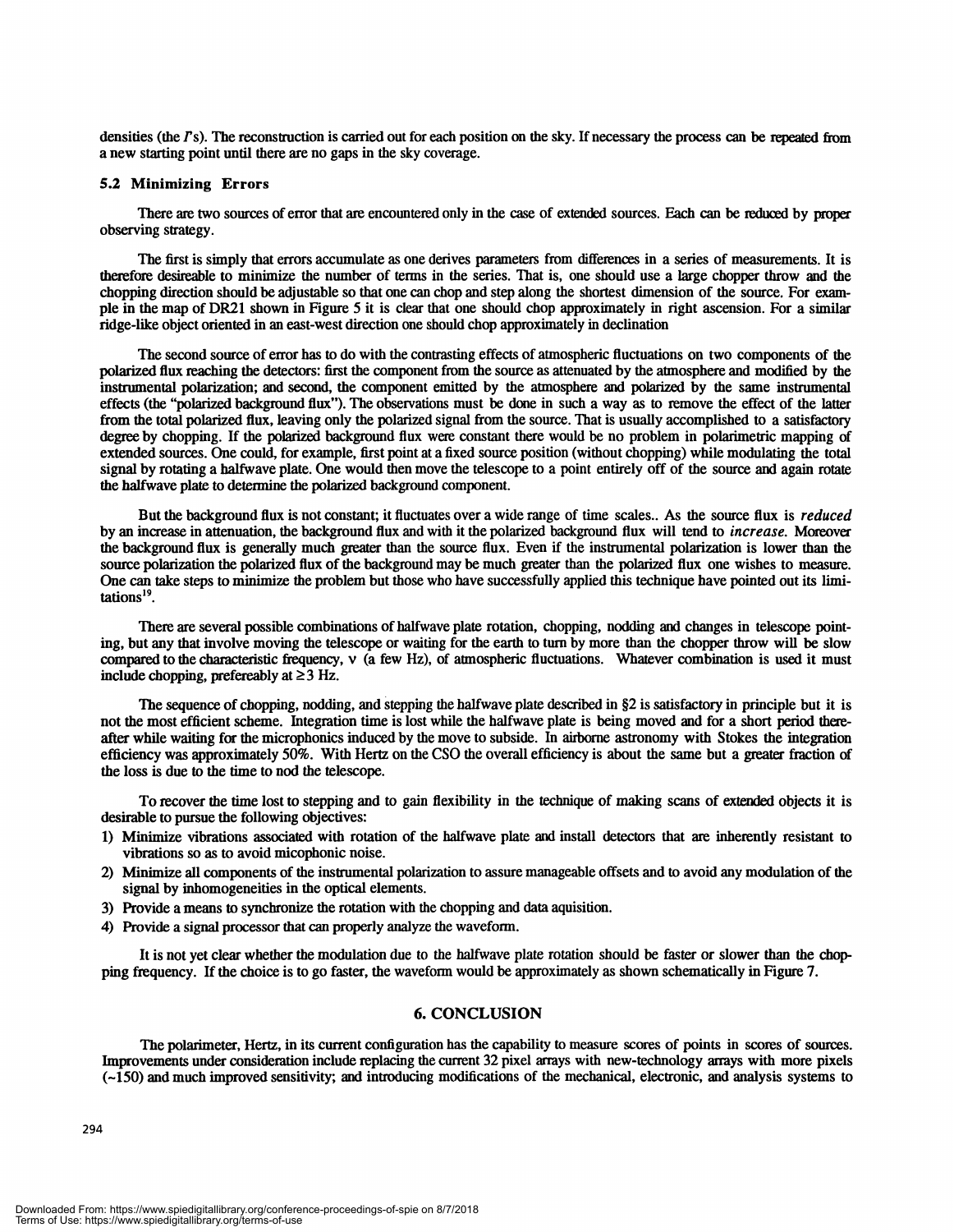allow continuous rotation of the halfwave plate. Results from Hertz have shown the importance of mapping large areas and the importance of spectropolarimetry at far-infrared and submillimeter wavelengths in widely spaced passbands from ~60 µm to 1300 µm and beyond. The design of Hertz and the plans for upgrades may serve as a guide for polarimeters at these wavelengths.

Fig 7 Schematic waveform for simultaneous chopping and rotation of the halfwave plate.<br>(shown for negligible noise).  $P_c =$  chopping period.  $P_M$  = period of modulation of the polarization signal  $= 4 \times$  period of halfwave plate =  $P_c/n$  where n = integer (probably  $\geq 6$ ).  $P_M$  is the same thoughout, but the amplitude and phase change between the "source" position (first half of the chopping cycle) and "reference" position (second half of chopping cycle). The signal is sampled during the periods marked  $\Delta t$  when the chopper is not moving. An alternative is to choose  $P_M \ll P_C$ .



#### 7. ACKNOWLEDGEMENTS

We are grateful to the staff of the Caltech Submillimeter Observatory for their help during the installation and operation of the instrument. This work was supported by NSF grants AST - 9614886 and AST - 9619186, and by NASA grant NAG2-1081. Two of the authors, D. A. S. and C. D. D., were supported by NASA Graduate Student Researchers Program grants; respectively NGT-51311 and NGT-50894. The Caltech Submillimeter Observatory is funded by the NSF through Coniract No. AST 9313929.

#### 8. REFERENCES

- 1. R. H. Hildebrand, "Problems in Far-Infrared Polarimetry" in Polarimetry of the Interstellar Medium, ASP Conference Series, Vol. 97, pp 254-268, 1996. W. G. Roberge and D. C. B. Whittet, eds.<br>2. J. L. Dotson, "Polarizati
- 
- 2. J. L. Dotson, "Polarization of the Far-Infrared Emission from M17", ApJ 470, pp 566–576, 1996.<br>3. C. D. Dowell, "Far-Infrared Polarization by Absorption in the Molecular Cloud Sagittarius B2", A 3. C. D. Dowell, "Far-Infrared Polarization by Absorption in the Molecular Cloud Sagittarius B2", ApJ 487, pp 237—247, 1997.
- 4. G. Novak, J. L. Dotson, C. D. Dowel!, P. F. Goldsmith, R. H. Hildebrand, S. R. Platt, and D. A. Schleuning, "Polarization of the  $\lambda = 115$  µm Radiation from SgrB2", ApJ 487, pp 320–327, 1997.
- 5. D. A. Schleuning, "Far-Infrared and Submillimeter Polarization of OMC-1: Evidence for Magnetically Regulated Star Formation", ApJ 493, 811—825, 1998.
- 6. J. A. Davidson, "The Magnetic Field Structure in the Galactic Center", in Polarimetry of the Interstellar Medium, ASP Conference Series, Vol. 97, pp 504-521, 1996. W. G. Roberge and D. C. B. Whittet, eds.
- 7. G. Novak, J. L. Dotson, T. Renbarger, R. H. Hildebrand, D. A. Schleuning, and C. D. Dowell, "Submillimeter Polarimetric Observations of the Galactic Center". In preparation, 1998.
- 8. R. H. Hildebrand and M. Dragovan, "The Shapes and Alignment Properties of Interstellar Dust Grains", ApJ 450,
- pp 663–666, 1995.<br>9. S. R. Platt, R. H. Hildebrand, R. J. Pernic, J. A. Davidson, and G. Novak, "100–µm Array Polarimetry from the Kuiper Airborne Observatory: Instrumentation, Techniques, and First Results", P. A. S. P. 103, pp 1 193—1201, 1991.
- 10. R. H. Hildebrand, M. Dragovan, and G. Novak, "Detection of Submillimeter Polarization in the Orion Nebula", ApJ (Letters) 284, pp L51—L54, 1984.
- 11. R. H. Hildebrand, "Focal Plane Optics in Far-infrared Astronomy", Opt. Eng. 25, pp323—330, 1985.